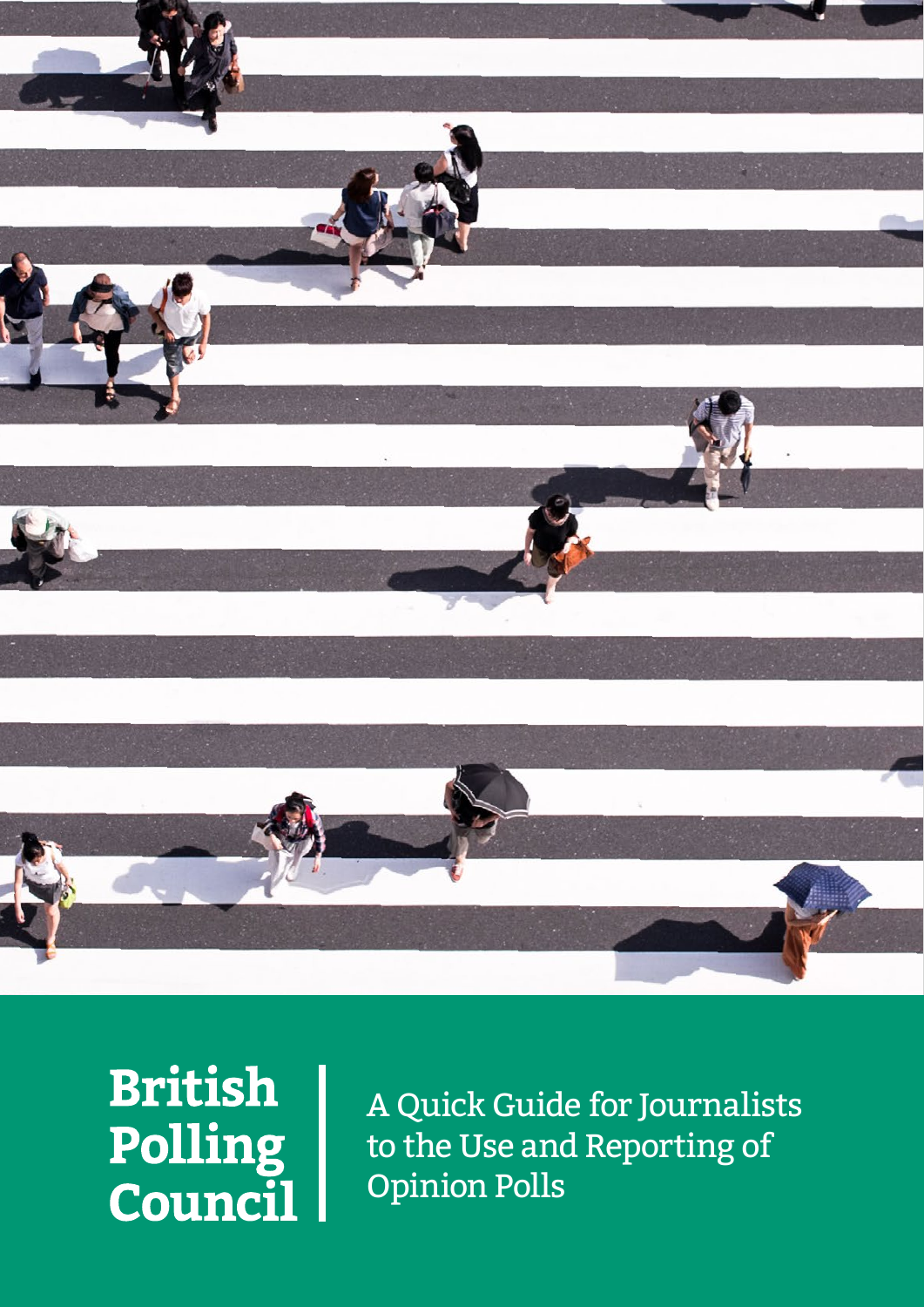# $\overline{\mathbf{5}}$ 5

**A typical opinion poll only interviews a thousand or so people. Yet polls are often used to make claims about what all voters think**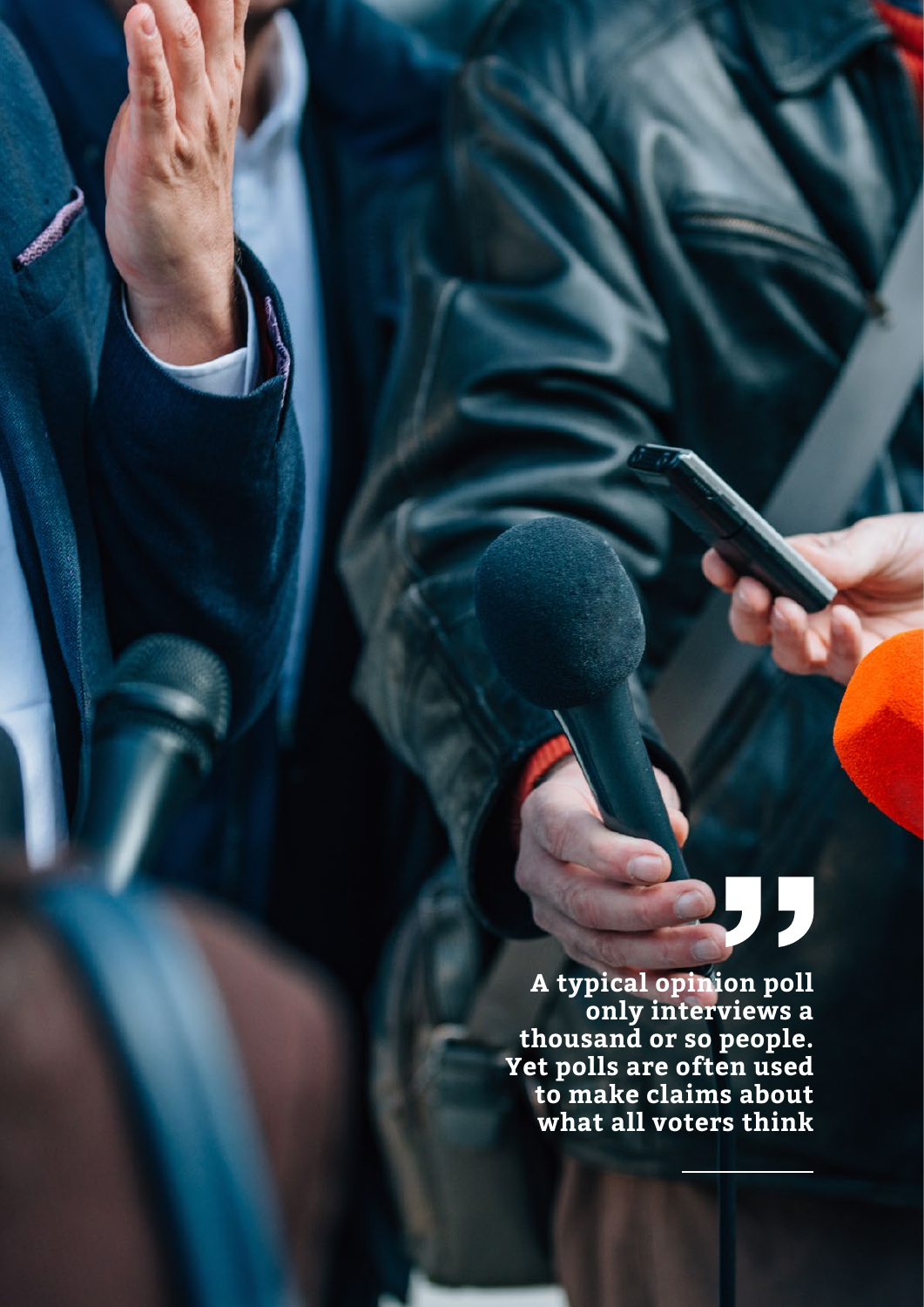The results of a poll have just landed on your desk. You have to write a report about it in a matter of hours.

But can you trust it? What should you be looking out for? And what details should you include?

Here is a quick guide to what you need to know and do **in just five minutes.**

## **Contents**

- 4 How do polls work?
- 5 How are polls conducted?
- 6 Should some polls be avoided and ignored?
- 6 What can go wrong with polls?
- 8 Are there limits to polls?
- 10 Does the wording of poll questions matter?
- 11 What about the Don't Knows?
- 13 What technical details should I report?
- 14 A Checklist
- 15 Conclusion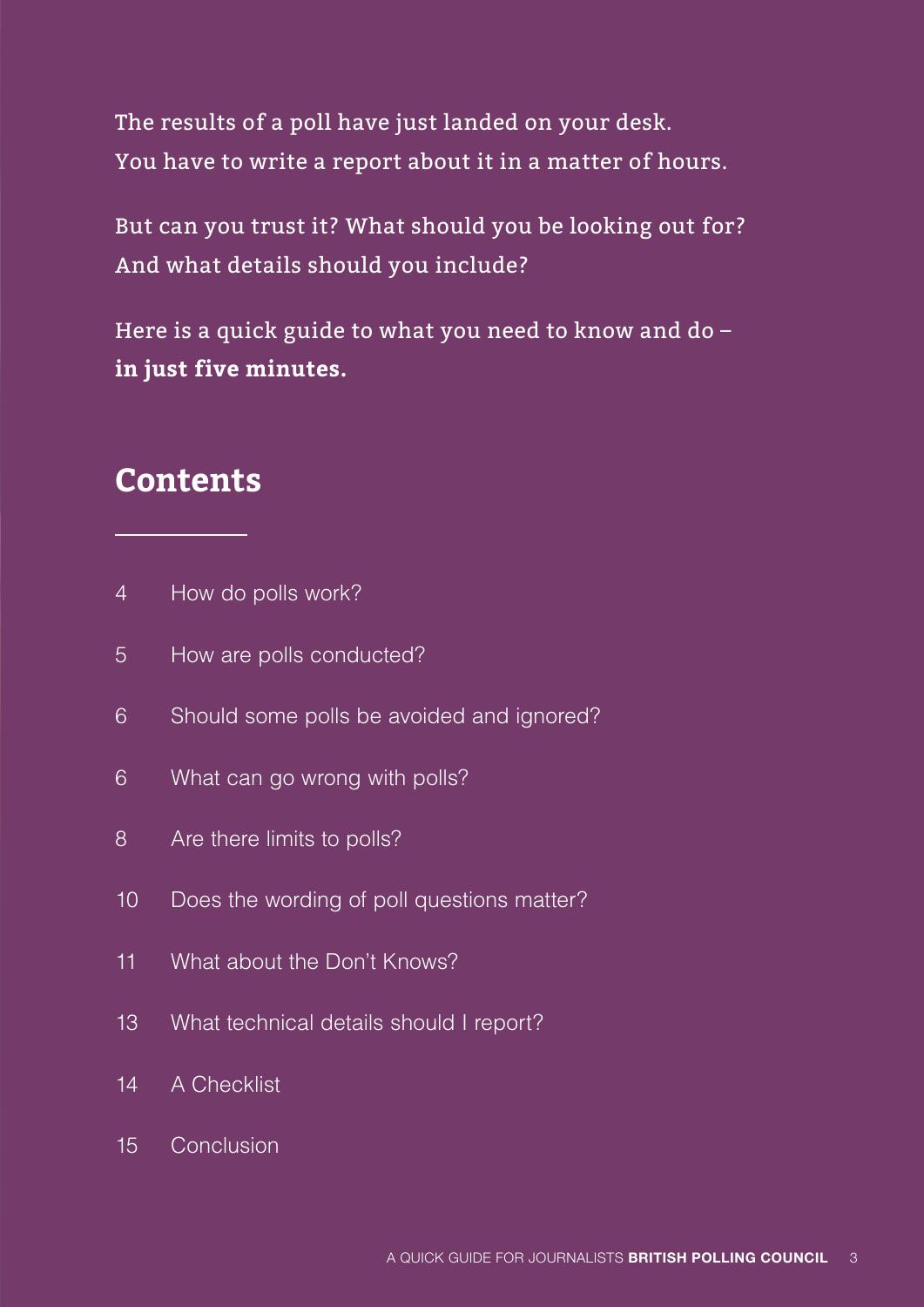## **How Do Polls Work?**

A typical opinion poll only interviews a thousand or so people. Yet polls are often used to make claims about what all voters think.

#### How is this possible?

The answer lies in statistical theory. This shows that if a thousand people are selected for interview at random – such that everyone has an equal chance of being included – most of the time the answers they give will be similar to the answers that would have been given if everyone in the country had been interviewed.

A little more formally, if 50% of all voters are in favour of something, there is a 95% chance that the level of support among a random sample of a thousand will be between 47% and 53%.

In practice, polls very rarely select the people they interview purely at random. However, any poll should be using methods that are intended to secure samples of people that – most of the time have views that are similar to those of the country as a whole.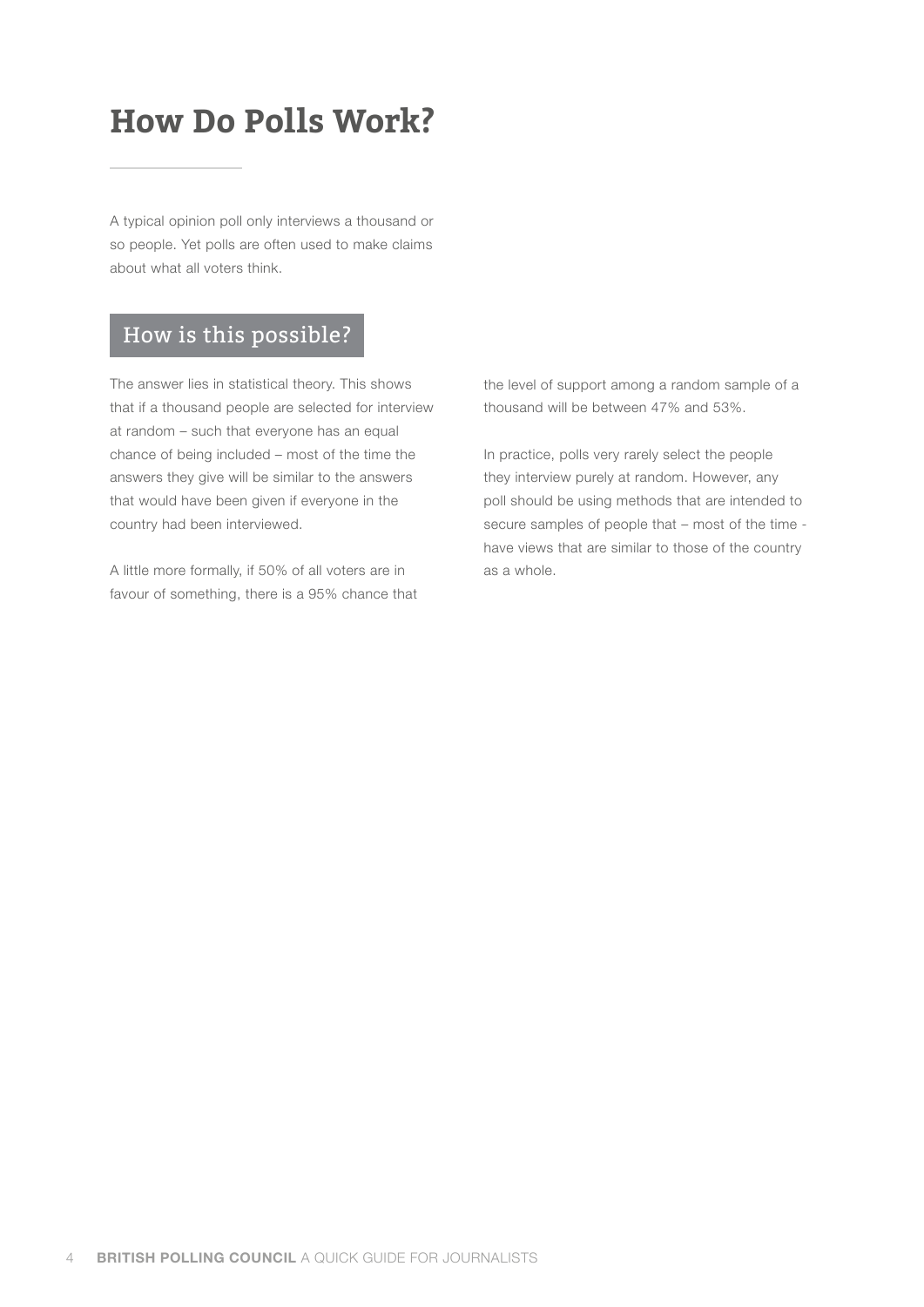## **How Are Polls Conducted?**

Nowadays, most opinion polls are undertaken over the internet. People answer on their smartphone, tablet or computer.

Some are done by ringing people on the phone – on their mobile or landline.

Both types of polls are often conducted over two or three days, though sometimes a little longer.

Most commonly, internet polls usually interview a sample of people (often called a 'panel') who have previously indicated a willingness to answer poll questions. When they first joined the panel these people will often have given a lot of information about themselves. This helps the polling company ensure the people asked to complete a particular poll are typical of the country as a whole.

However, some internet polls use 'river sampling' – inviting people who have visited certain websites or who use certain smartphone apps – to complete a poll.

Some polls conducted over the phone simply ring at random phone numbers that are thought to be in use. Others may ring people about whom some information is already known.

Government and academic surveys are sometimes undertaken by interviewing people face to face in their own homes. In these instances, potential respondents are often selected entirely at random, while interviewing is conducted over an extended time period.

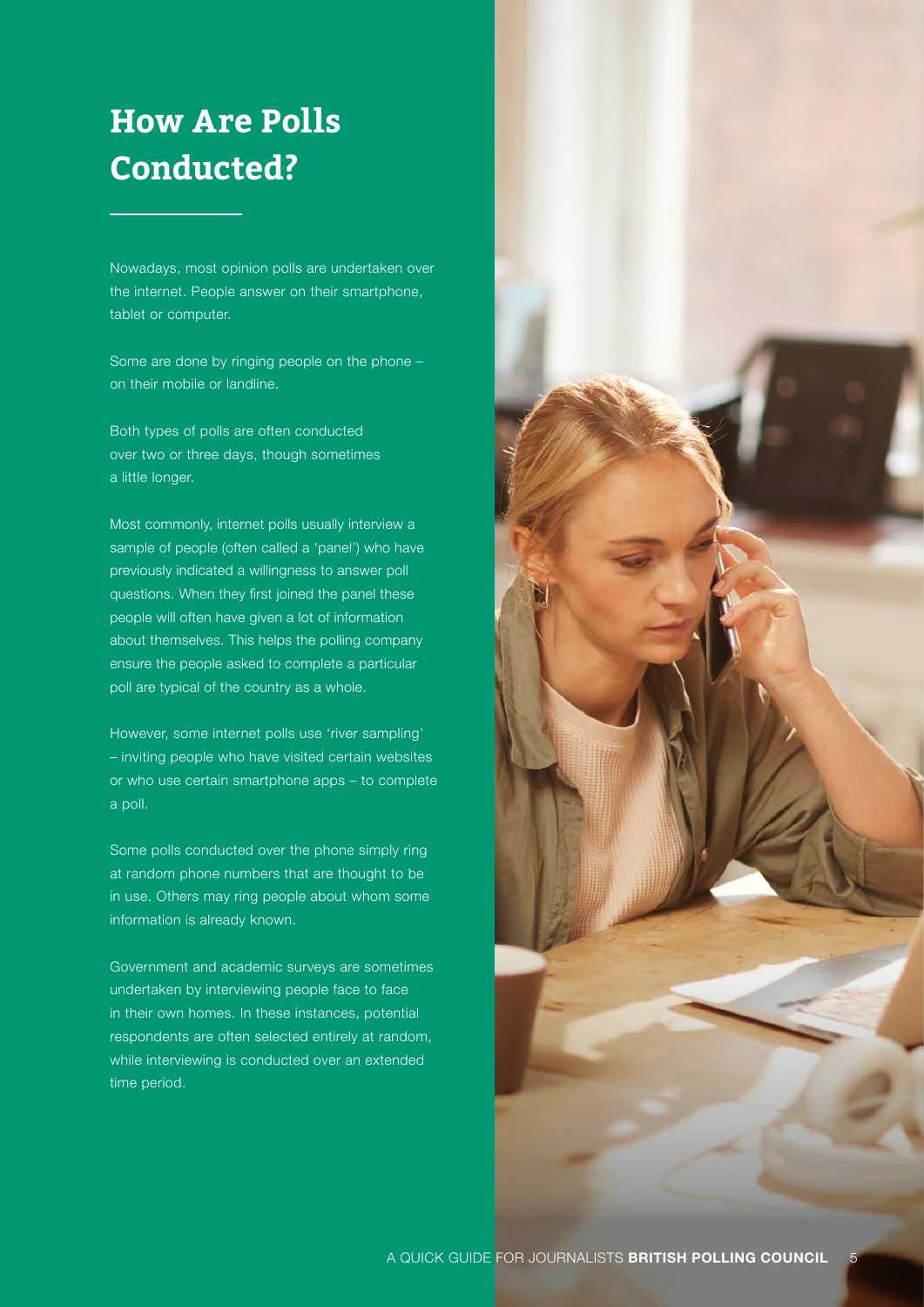#### Yes – any poll in which anyone can choose to take part.

For example, sometimes websites put up a poll question and invite their readers to say what they think. Or anyone can try to ascertain people's views by putting a poll question up on Twitter.

In such a poll, nothing is known about the characteristics of those who have responded. They may well not be representative of voters in general - even if many thousands of people have answered.

## **What can go wrong with polls?**

As we have seen, statistical theory suggests polls should usually be reasonably accurate.

But it also implies that not every poll will be right. Just occasionally the chance, random variation to which all polls are subject **means the people they have interviewed have rather different views from voters in general**.

The potential impact of this random variation depends on the size of the poll. The fewer people who are interviewed, the greater the risk that the figures will diverge from the real position among voters as a whole. That is why most polls interview at least a thousand people - and often more.

Meanwhile, **not everyone who is asked to take part in a poll does so.** Those who do not respond may have different views from those that do.

**Pollsters are alert to these risks.** They will usually look at who has responded to a poll and check that, for example, the proportion of men and women in their sample, or the proportion of younger and older people, matches the known proportion in the population as a whole.

If there is a discrepancy, they may 'weight' their data so that those who belong to a group that is under-represented in the sample count as more than one respondent - and those who belong to a group that is over-represented count as less than one - so that each group is represented in proportion to its size in the population.

Most polls are weighted in this way. It helps reduce – but does not eliminate – the risk that a poll will get it 'wrong'.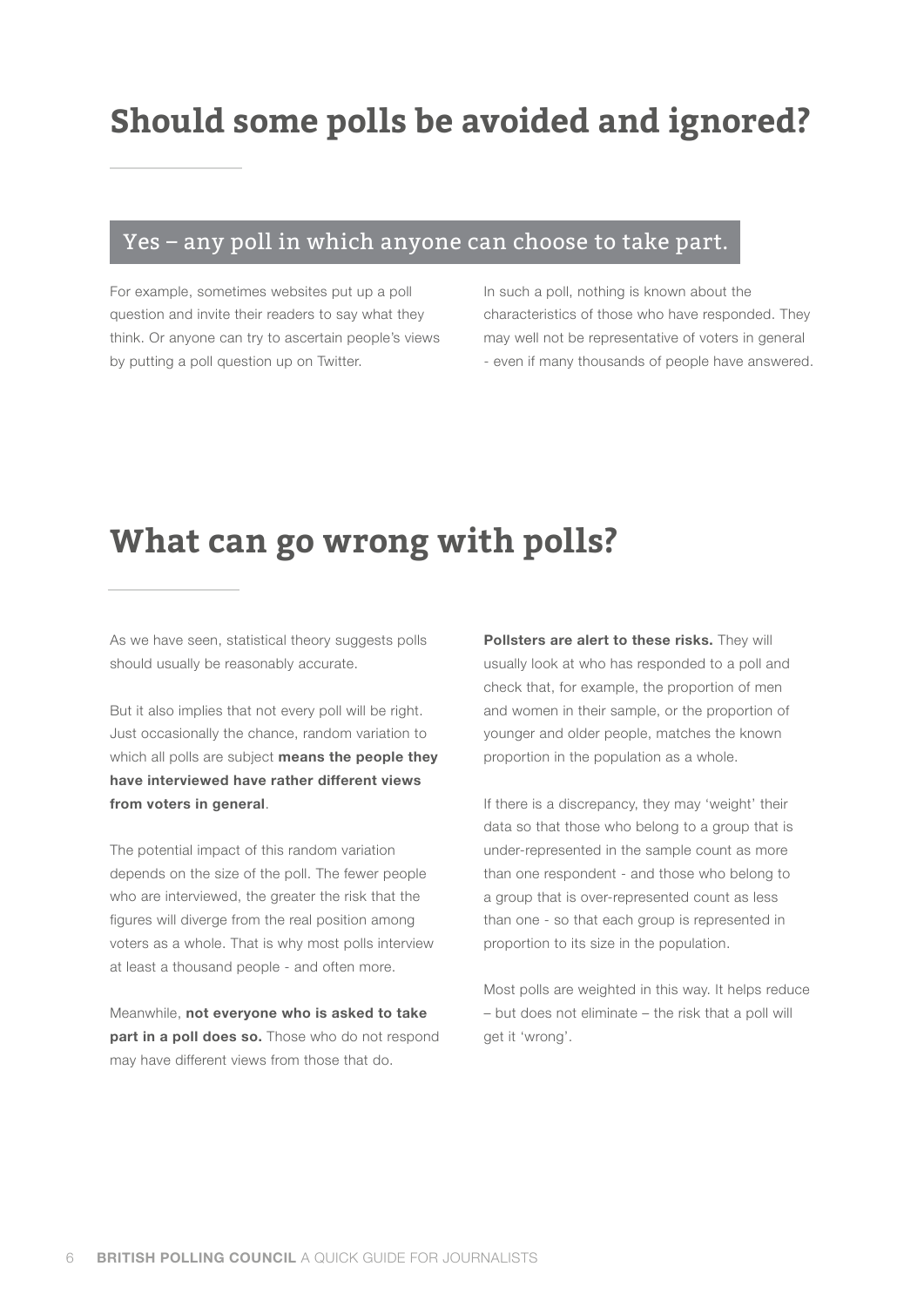# "

**The fewer people who are interviewed, the greater the risk that the figures will diverge from the real position among voters as a whole**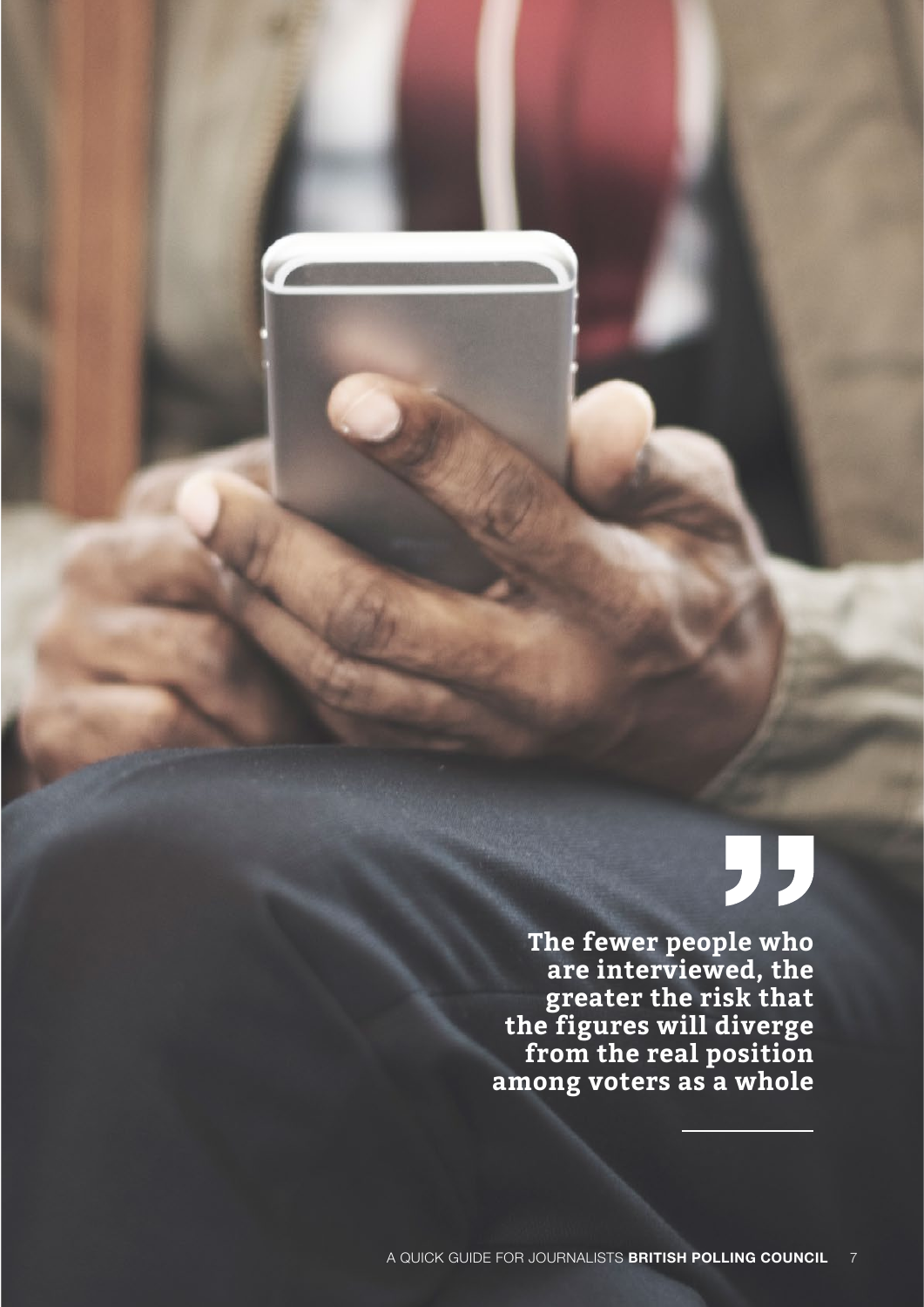## **Are there limits to polls?**

#### Yes!

Here are five important limitations to bear in mind.

#### Beware of small movements.

The chance, random variation to which all polls are subject means that two polls on the same subject taken at different times can produce different estimates of how many people hold a particular point of view even though attitudes among the population as a whole have not changed.

Consequently, small differences of a few points or so between one poll and the next may mean little or nothing – and the temptation to focus on them should be avoided.

Often, it is only possible to be reasonably sure that attitudes have changed if and when a number of different polls all show much the same movement.

#### Beware of small differences.

That same random variation also means that we cannot place much reliance on small differences in the same poll. If, for example, a poll says that 51% support something and 49% are against, we cannot be sure that supporters are more numerous than opponents. All that we can safely say is that the public are close to being evenly divided on the subject.

#### Beware of 'outliers'.

As should by now be apparent, sometimes an individual poll will come up with an exceptional result that is 'wrong'. If a poll shows a big change that is not replicated by any other polls, the chances are it is just a statistical blip.

#### Beware of small sub-groups.

When polls are reported they not only provide estimates of what voters as a whole think, but also figures for those in different groups – men and women, younger people and older people, etc.

However, even with an overall sample size of 1,000, the number of people who belong to a particular group might be quite small. If so, given the random variation to which all polls are subject, there will be a lot of uncertainty about the accuracy of the figures for that group. Meanwhile, the figures for two such sub-groups could differ substantially when there is no difference among voters in general.

So, caution is needed in comparing the results of two polls as a whole – or two different sub-groups in the same poll.

#### Beware of fine detail.

Polls are an estimate of what the public think, subject to error. So, it makes little sense to report the percentage who give any particular answer to anything more precise than the nearest whole number – 54%, not 53.7%.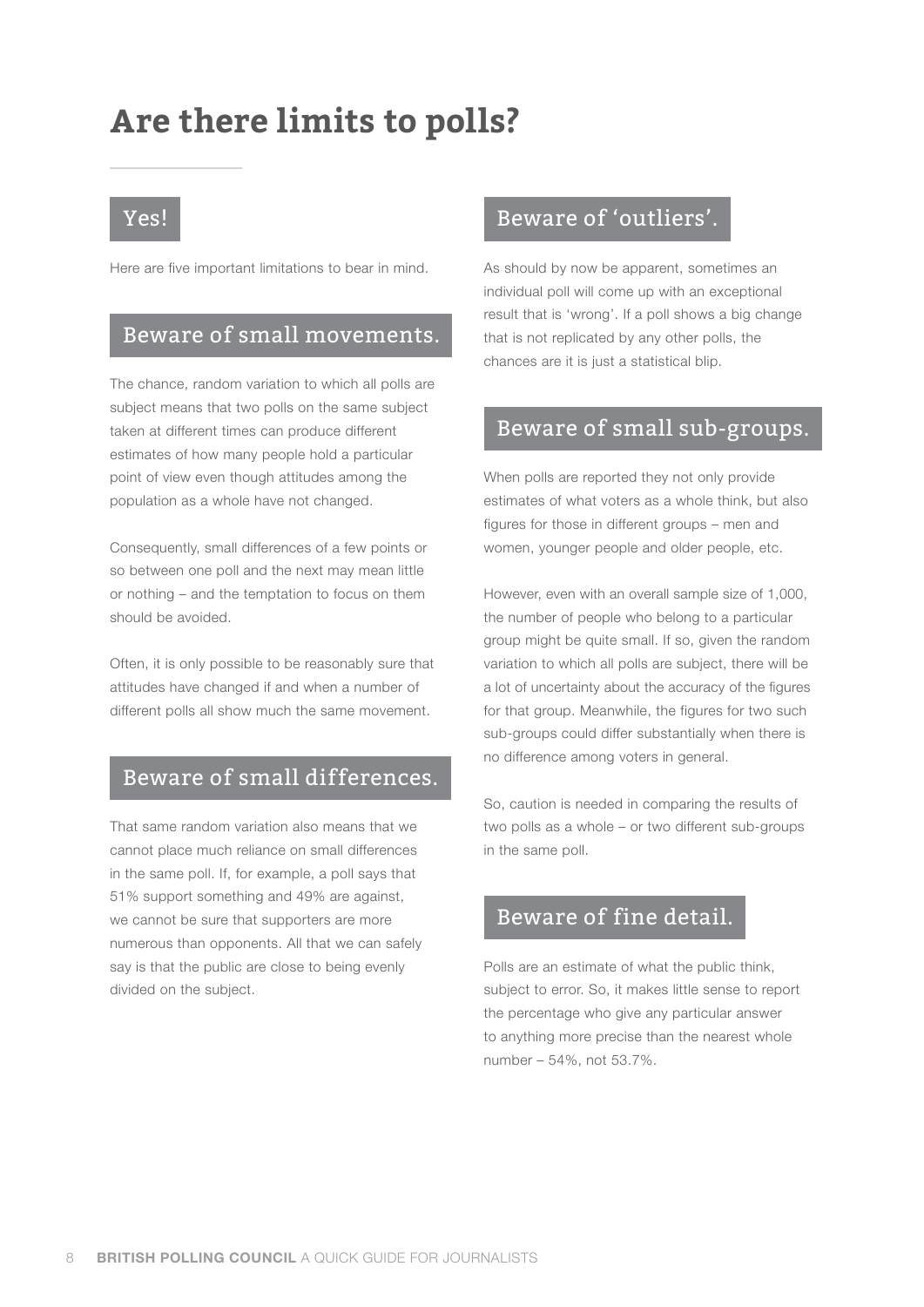## **Illustrating the Results**

Graphs are often a good way of illustrating the key findings of a poll.

Here are three different types of graph that are commonly used.

Each one illustrates the results of a survey on attitudes towards the death penalty.

Respondents were asked how much they agreed or disagreed that, 'For some crimes, the death

penalty is the most appropriate sentence'. They could give one of five answers ranging from 'agree strongly' to 'disagree strongly'. The question has been asked previously on a regular basis.

The first graph  $-$  a pie chart  $-$  reports the most recent finding in full. The size of each slice is proportional to the percentage it represents. Here that means it helps illustrate the fact that no single point of view was particularly popular.

**Figure 1** For some crimes, the death penalty is the most appropriate sentence

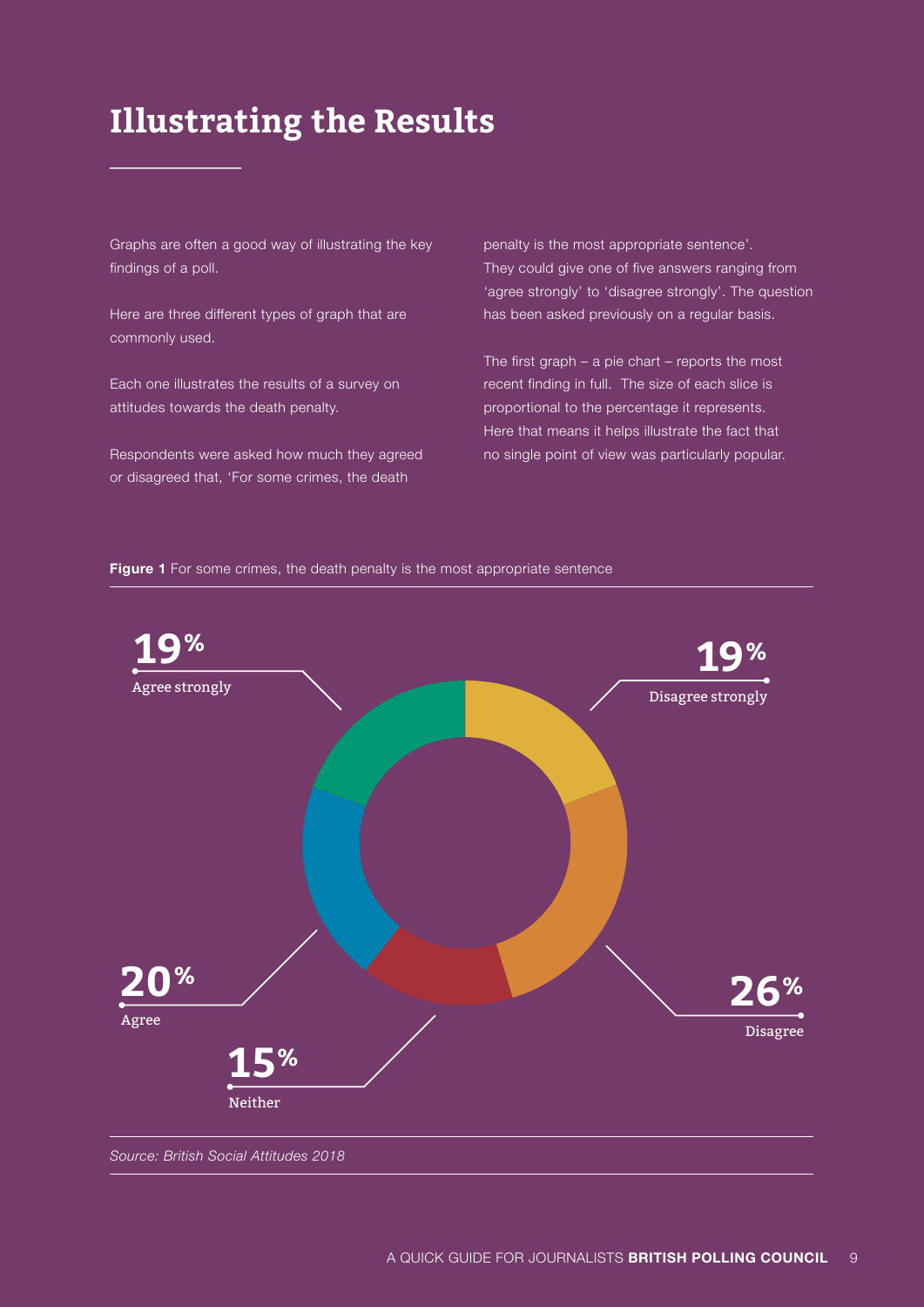The second graph (below) is a histogram. The height of each column is proportional to the figure it represents. To simplify matters, those who said 'agree strongly' and those who said 'agree' have been added together – as have those who replied 'disagree strongly' and those who said 'disagree'.

The first trio of columns shows the pattern of responses among those under 45, while the second trio portray the figures for those aged 45 and over. This enables us to show that, whereas older people are more likely to support the death penalty than they are to oppose it, the reverse is (narrowly) true of younger people.

The third graph (see right) is a line graph. It is being used to show how attitudes have changed over time.

It shows that support for the death penalty has gradually been declining over time, though supporters still marginally outnumber opponents. **Figure 3** How Attitudes towards the Death Penalty have changed over time



**Figure 2** How Attitudes towards the Death Penalty differ by Age

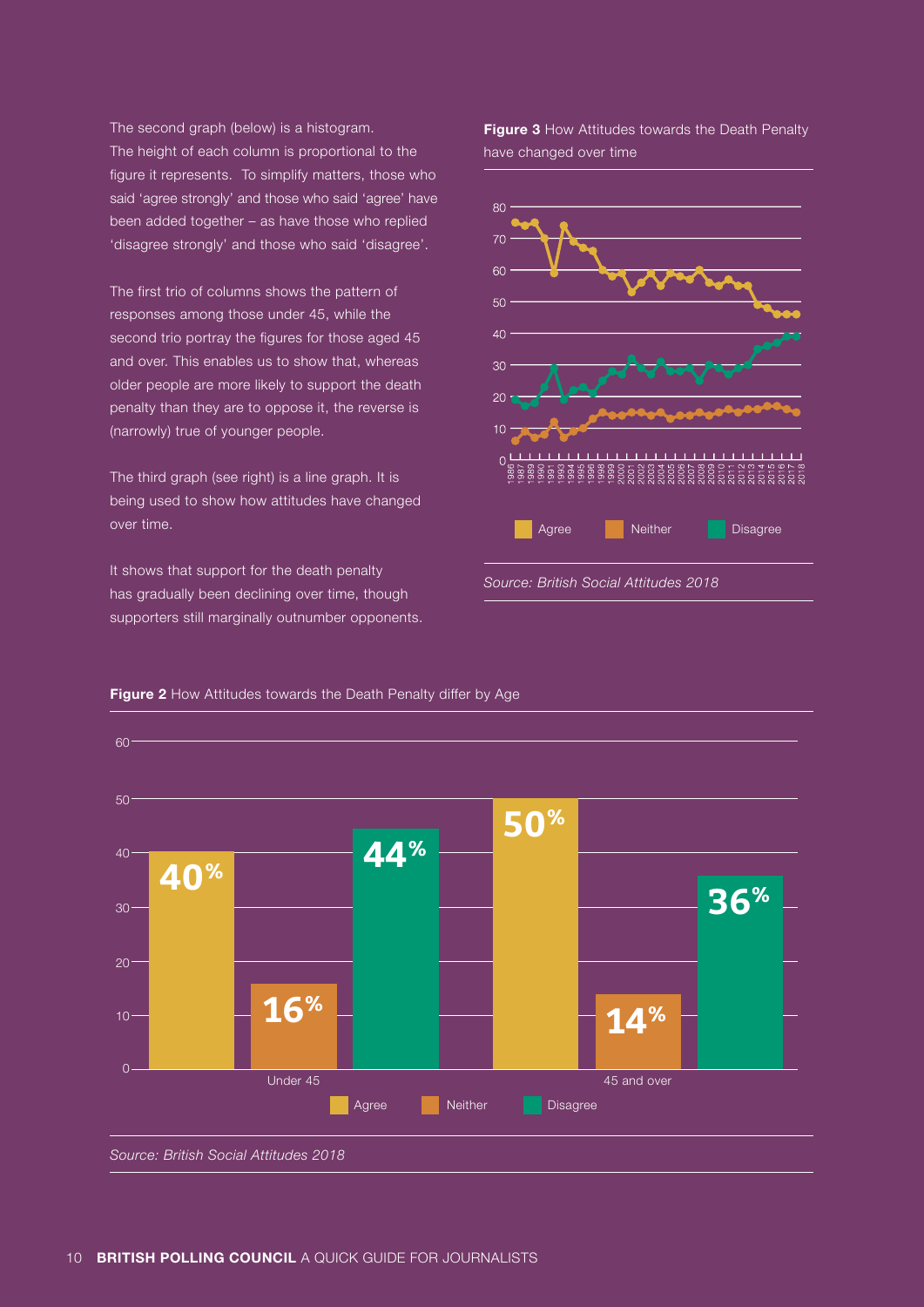## **Does the wording of poll questions matter?**

#### Most certainly.

People who respond to a poll have answered the particular questions they have been posed. If they had been asked different questions about the same subject, they might have given different answers.

**That does not mean that there is necessarily a 'right' or a 'wrong' way to ask about a subject.**  Rather, ideally a poll will ask more than one question, coming at a subject from different angles. That way, it is possible to ascertain whether the views people express are consistent or not.

Alas this is not always possible – but it does mean that any claims that public attitudes have changed should be based on comparing the results of two or more polls that have asked the same question at different points in time (as well as being comparable in other ways in how they have been conducted).

#### But there are a few, general rules to bear in mind.

- **• Good poll questions use ordinary, everyday language**, not impenetrable jargon or technical terms with which people may not be familiar. 'Do you think the government should spend more or less money on building new roads?', not, 'Do you think the government should invest more or less on enhancing the country's road infrastructure?'. Respondents are more likely to say 'Don't Know' in response to complicated questions – or even worse answer at random.
- **Leading questions are usually best avoided.** Not, 'Do you agree that….', let alone, 'Do you agree with the Prime Minister that…?', but, rather, 'Do you agree or disagree that…?' Otherwise there is a risk that respondents think there is a right answer to a question.
- **Watch out for double-barrelled questions.** If someone says they disagree that 'immigration should be increased because it would be good for the economy', we cannot be sure whether this means they are opposed to increasing immigration or that they think increasing immigration would not be good for the economy.

Meanwhile, words that have the same meaning may still have different connotations. People might be in favour of 'government spending' but warm less to 'spending taxpayers' money'.

**Anyone using or reporting the results of a poll should look carefully at the questions that were asked** – and decide for themselves whether they think they were worded clearly and fairly or not.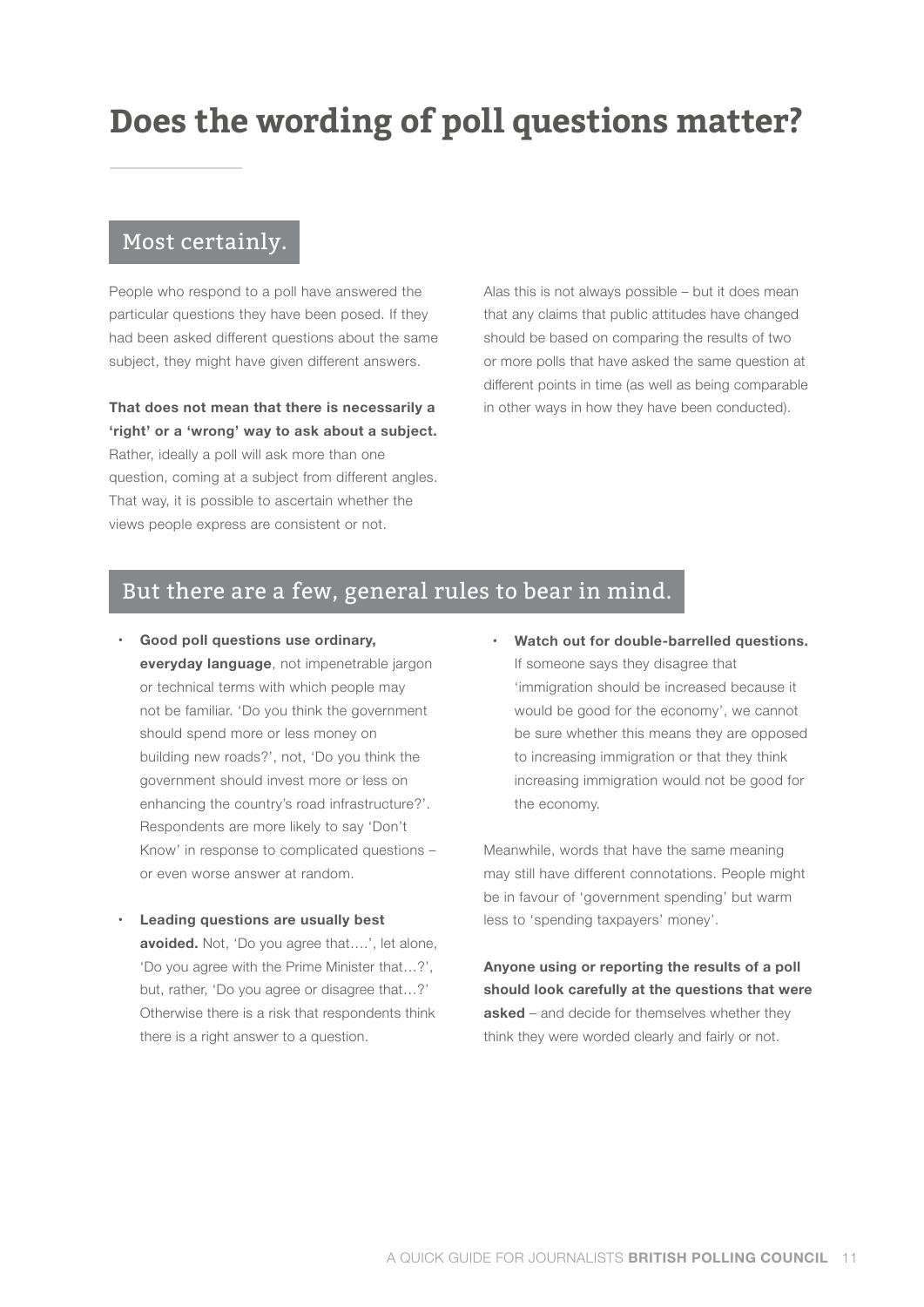## **What about the Don't Knows?**

Not everyone has a view on a subject. And often those answering a poll are given the chance to say they 'Don't Know'.

In reporting, it can sometimes seem more straightforward simply to ignore them – and just focus on the views of those who express a view.

Perhaps 60% of those who express a view agree and just 40% disagree. 'Majority back….' would appear to be the headline.

But if, say, 30%, said Don't Know, that means that well under half (42%) said they agreed.

Practice varies. Polls of voting intention in an election routinely leave out the Don't Knows when reporting their headline figures. In contrast, polls of people's attitudes often leave them in.

If they have been left out, this should be made clear – and care taken to avoid giving a misleading impression of the strength of the support or opposition that people have expressed.

If a lot of people say 'Don't Know' the question should probably not have been asked in the first place!

Here is an example of the big difference that including or excluding those who said 'Don't Know' can make.

In this survey people were asked whether they preferred elections to produce an overall majority for one party or a result that is proportional to votes cast.

Rather more said they preferred a majority than backed a proportional outcome.

However, nearly a quarter said they did not know which they preferred.

If, as in the first graph, the 'Don't Knows' are included in the figures that are reported, it appears that neither outcome is preferred by a majority of all voters.

However, if, as in the second graph, they are excluded, the impression is given that most voters prefer a majority outcome.

**Figure 4 Majority Government vs.** Proportional Representation



*Source: 2014-23 British Election Study Internet Panel Wave 19. Respondents were asked to state whether they preferred 'That one party get more than half the seats in parliament so it can govern on its own' or 'That every party's percentage of seats in parliament is the same as their percentage of the vote'*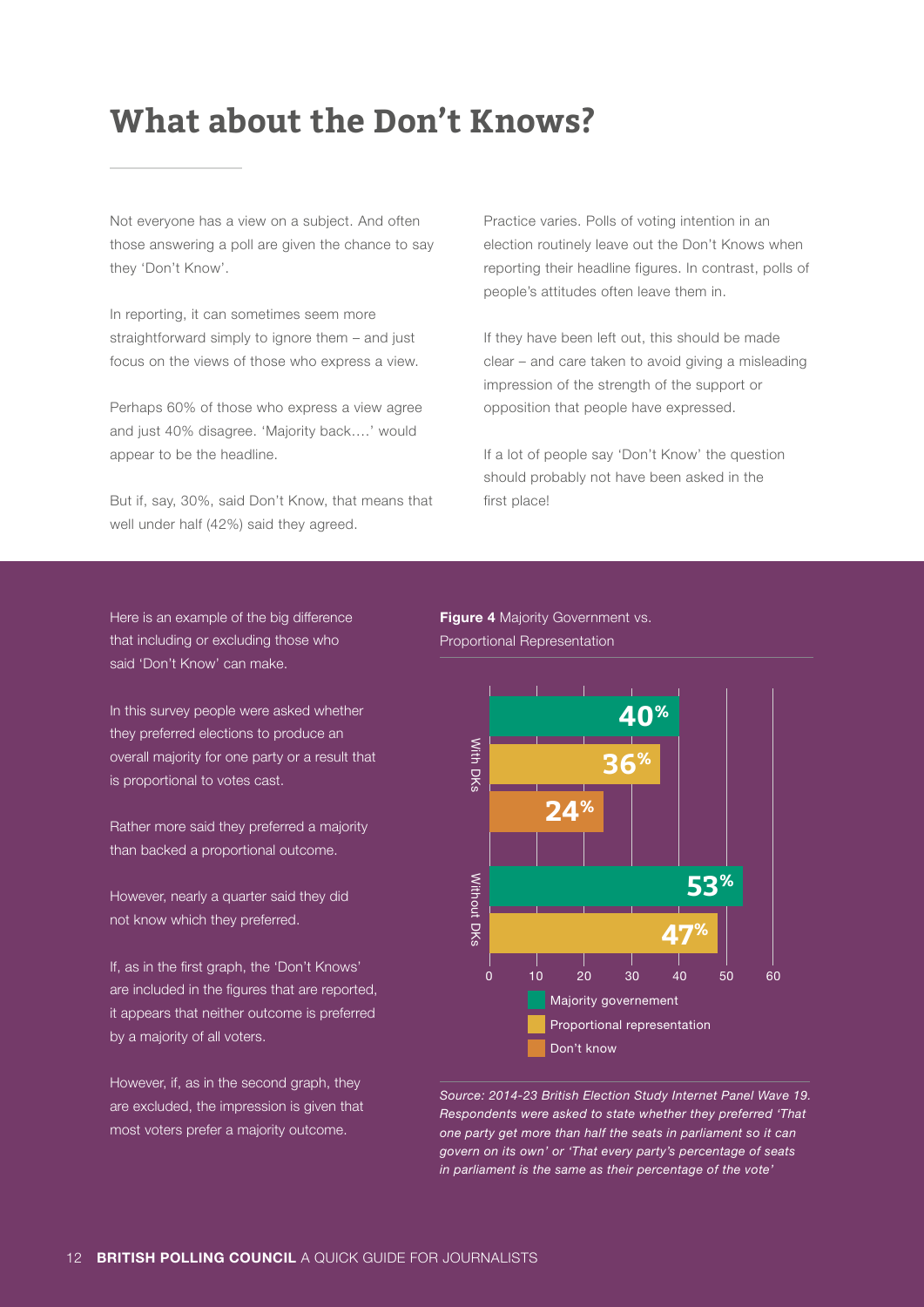## **What technical details should I report?**

The technical details of a poll can seem dull and uninteresting. But hopefully you now appreciate that they matter.

The British Polling Council recommends that the media report of any poll should include the following information:

- Who commissioned the survey
- When the interviewing was done
- How was the poll conducted internet/phone/face to face, etc
- Who was interviewed general UK public/ people in Scotland/Political party members, etc.
- How many people were interviewed
- The % expressing each point of view

And ideally it should also include:

- The full wording of each poll question
- A web address where full details of the poll can be found

Most of this information can be weaved informatively into the text of a well-written poll report.

Companies that are members of the British Polling Council are committed to making this information – together with the detailed computer tables – available on their websites. Membership of the Council represents a commitment to transparency in the conduct and reporting of polls, but does not represent a quality mark in the conduct of polls.

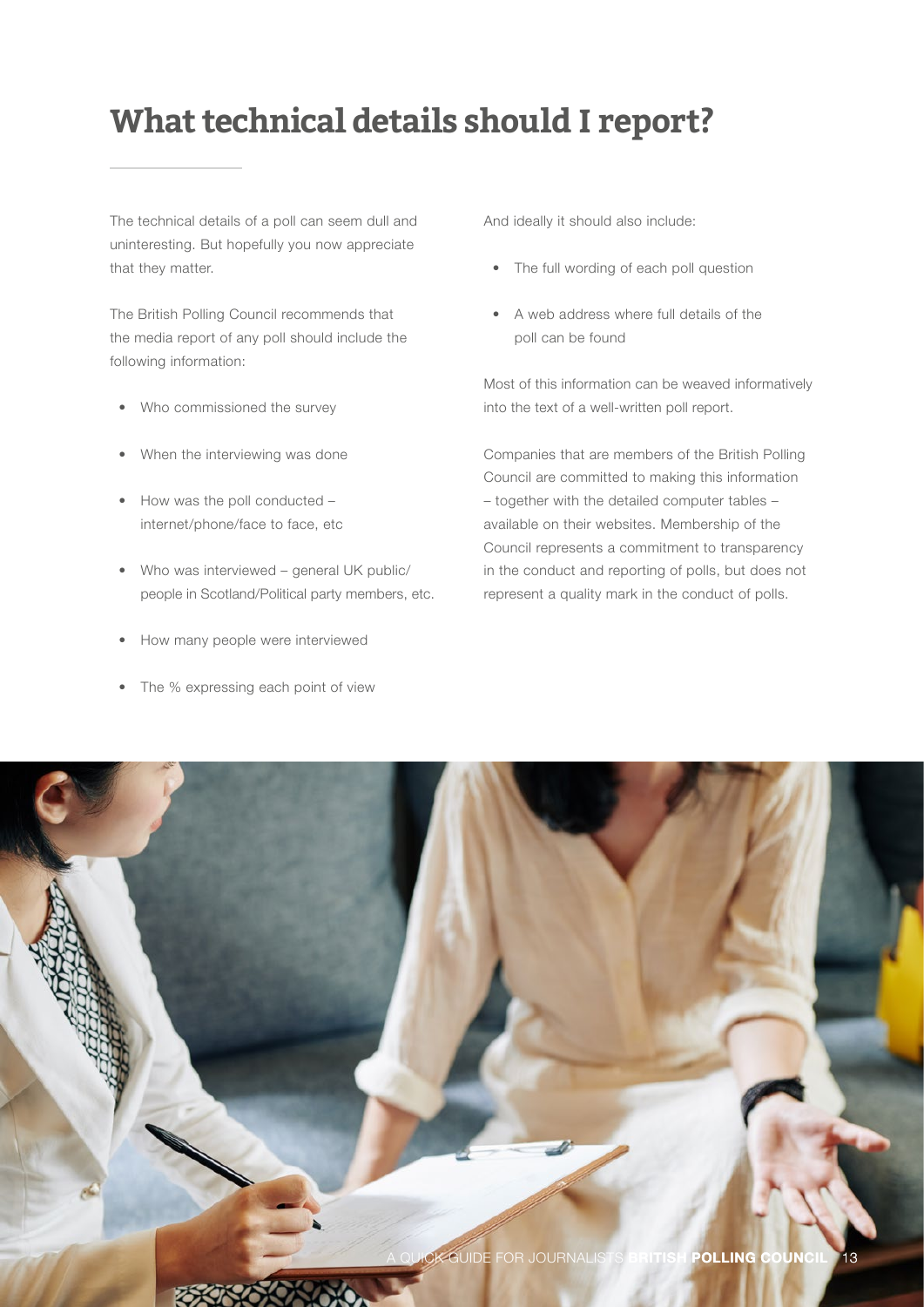## **A Checklist**

Finally, here is a checklist of five questions to which you should make sure you know the answers before you start to write:

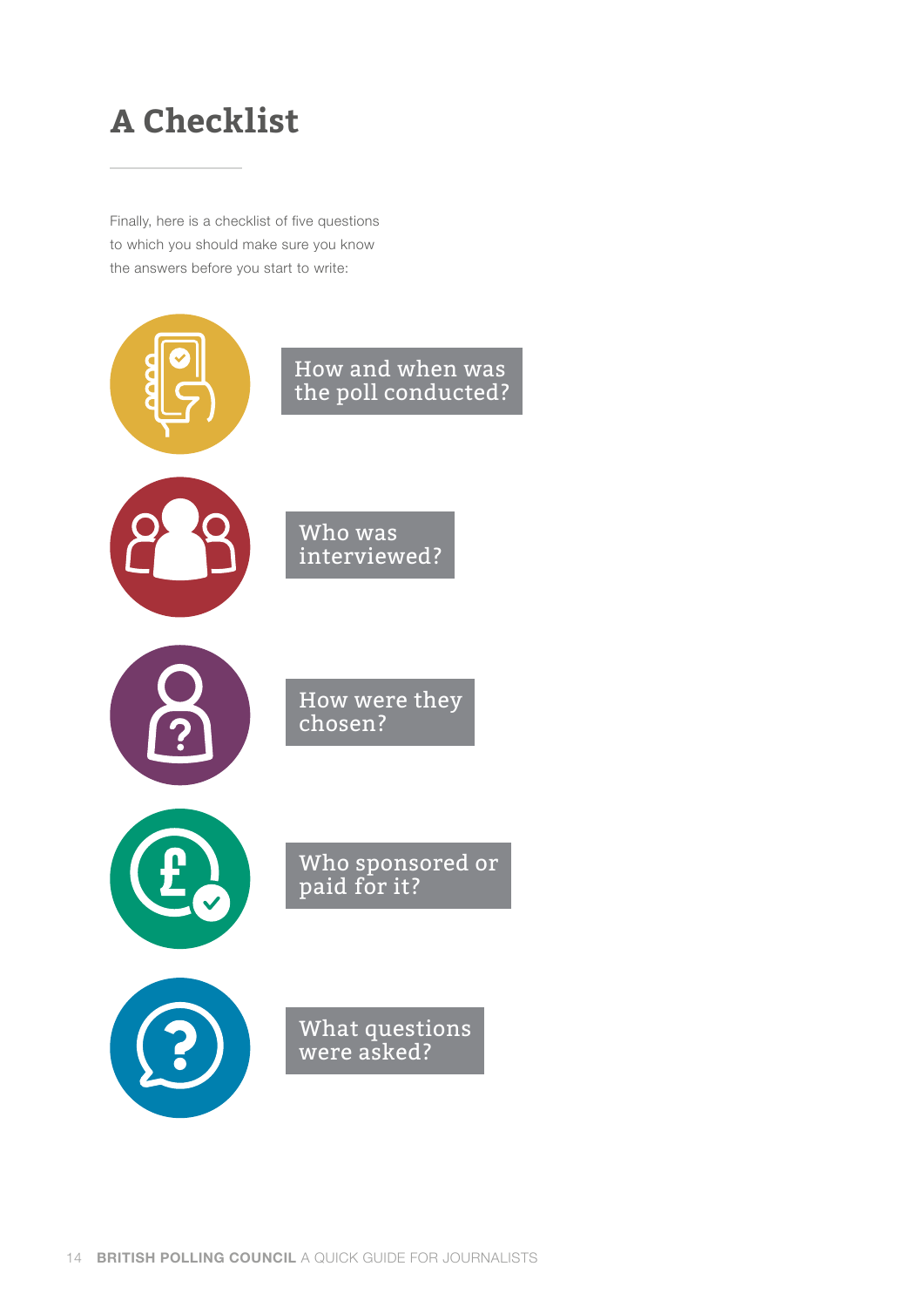## **Conclusion**

Best of luck. We hope you found this guide useful.

You might like to download this document and keep it easily accessible for the next time the results of a poll come winging your way.

If you would like to know more, a detailed guide to the interpretation of polls is available from the press regulator, IMPRESS, and the Market Research Society:

#### **[Interpreting polls and election data – guidance for media and journalists](https://www.mrs.org.uk/resources/interpreting-polls-and-election-data-guidance-for-media-and-journalists-)**

*https://www.mrs.org.uk/resources/interpreting-polls-and-election-data-guidance-for-media-and-journalists-*